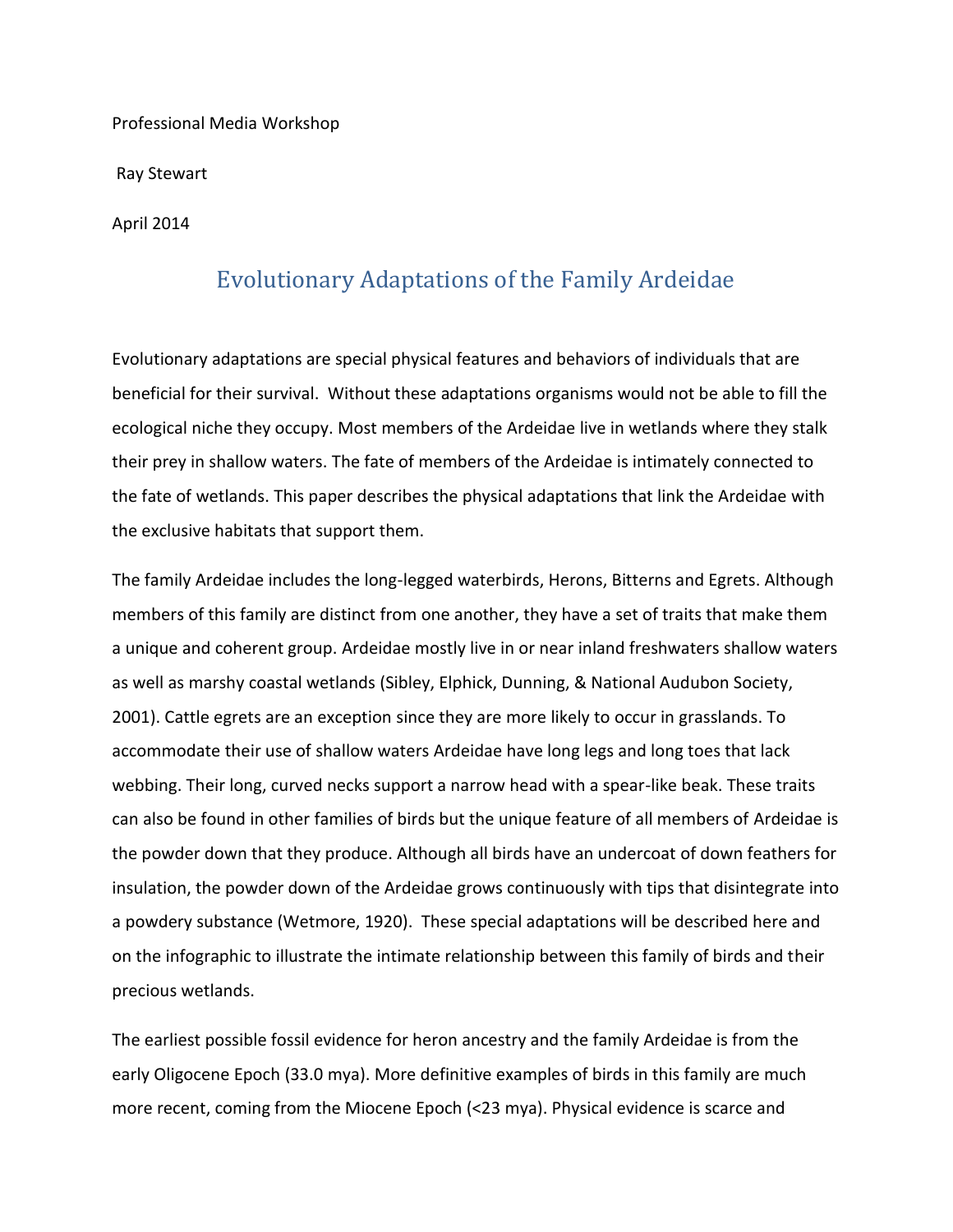adding to the uncertainty of when the Ardeidae emerged are fossils represented by only individual bones or even bone fragments. As sketchy as the fossil evidence is, the Ardeidae is fairly recent in geologic time but certainly predates the current Quaternary period which began 2.6 mya (Olson, 1979). DNA evidence more clearly shows affinities with similar families of birds. The larger order of Pelicaniiformes (pelican-like) is considered to have a suborder of Ciconiiformes including storks, ibises and spoonbills as well as the Ardeidae family. Ciconiiformes has more characteristics in common and is assumed, therefore, to have a more recent common ancestor than other Pelicaniiformes. Near relatives that are not in the Ciconiiformes include anhingas, cormorants, firgatebirds and gannets (Hackett et al., 2008). These are all long-legged, long-necked birds associated with near shore waters and wetlands.

The class of Aves is one of the most recent in evolutionary history. Bird-like dinosaurs were present at least 150 million years ago (mya). The genus *Archaeopteryx* had both teeth and wings but did not have a skeletal form to indicate that it possessed the ability of powered flight. Other fossils of the Cretaceous show bird-like dinosaurs, the bipedal predatory theropods, with feathers. No toothed bird-like reptiles survived the great extinction event at the end of the Mesozoic (65 mya). Presumably warm-blooded, feathered birds survived, most notably in the form of large flightless birds like ostriches. Like the warm-blooded mammals, birds quickly diversified in a new landscape devoid of most reptiles that had dominated the Mesozoic (Sibley, 2001).

Egrets are usually white feathered and are easily spotted whether flying, nesting or wading. Herons and bitterns have dark pigmented feathers. Bitterns tend to be secretive and nocturnal, lurking in the tall reeds and cattails of marsh perimeters. It is easy to see how the striped patterns and straw color camouflage of the least bittern are adapted to hiding. The Great Blue Heron, along with other herons is typically exposed during the day and is overlooked mostly because of its statuesque posture and stealthy hunting style. It is not as clear how the white color of egrets is adapted to wading in exposed marshes. A possible explanation is that white feathers reflect solar radiation more efficiently than dark feathers, especially in tropical, coastal climates. It is not clear how dark color under these same conditions is adaptive. Dark plumage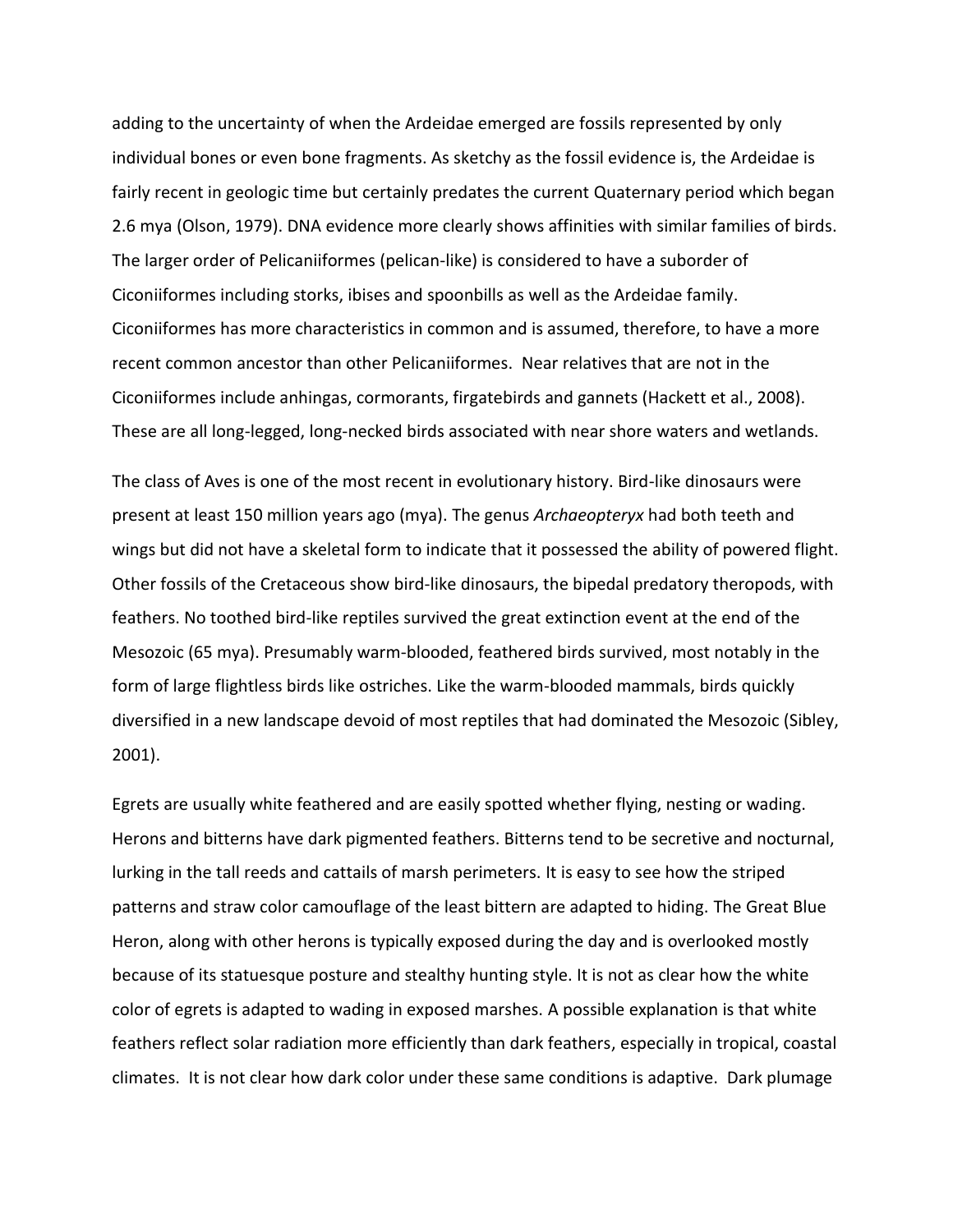is a thermal disadvantage in hot tropical sunshine. There are, however, many examples of dark plumage in these same locations without any apparent disadvantages (Ellis, 1980, p. 370). Factors other than thermoregulation and camouflage will be needed to explain the other colors in this family.

While ornithologists do not always have enough information to explain every trait and behavior, there are several characteristics within the family Ardeidae that demonstrate remarkably successful adaptations to life in the shallow waters of marshes. This suite of appearance, behavior and anatomy combine with DNA and fossil evidence unites these individual species in their family and marks a specific divergence from other birds historically and evolutionarily. The following generalities apply broadly across all members of this family.

The typical feeding behavior of herons is to stand motionless or to stalk slowly waiting for prey, usually fish, to approach. The exaggerated adaptations of long legs, long toes and spear shaped beak are well suited to stalking prey in shallow waters. There are variations on this basic posture where the Great Blue Heron will have its neck extended upright or at a slight angle, the Green Heron typically crouches with its neck retracted (Kushlan, 1976, p. 87). As attested by van der Leeuw (2001, p. 1353) "only a few bird species show extreme functional demands in terms of velocity or force on the neck system, like the darting stroke in the heron" (Kral, 1965). Long legs keep the bird's body above the water level allowing it to walk through the water without alerting potential prey while helping to keep its feathers dry. The long toed feet provide balance and support on soft substrate. Webbing is not needed since the feet are not used as paddles. The long spear shaped beak is well designed to pierce the water surface and grab a fish. The fish is then repositioned to point head first into the heron's mouth and then down the gullet. The long toes are sometimes used to rake the substrate or rattle submerged vegetation, scattering the inhabitants then picking them off handily (Meyerriecks, 1971, p. 435). A variety of hunting techniques are used that take advantage of these birds' ability to wade secretively and strike decisively to feed on submerged prey without, themselves getting very wet.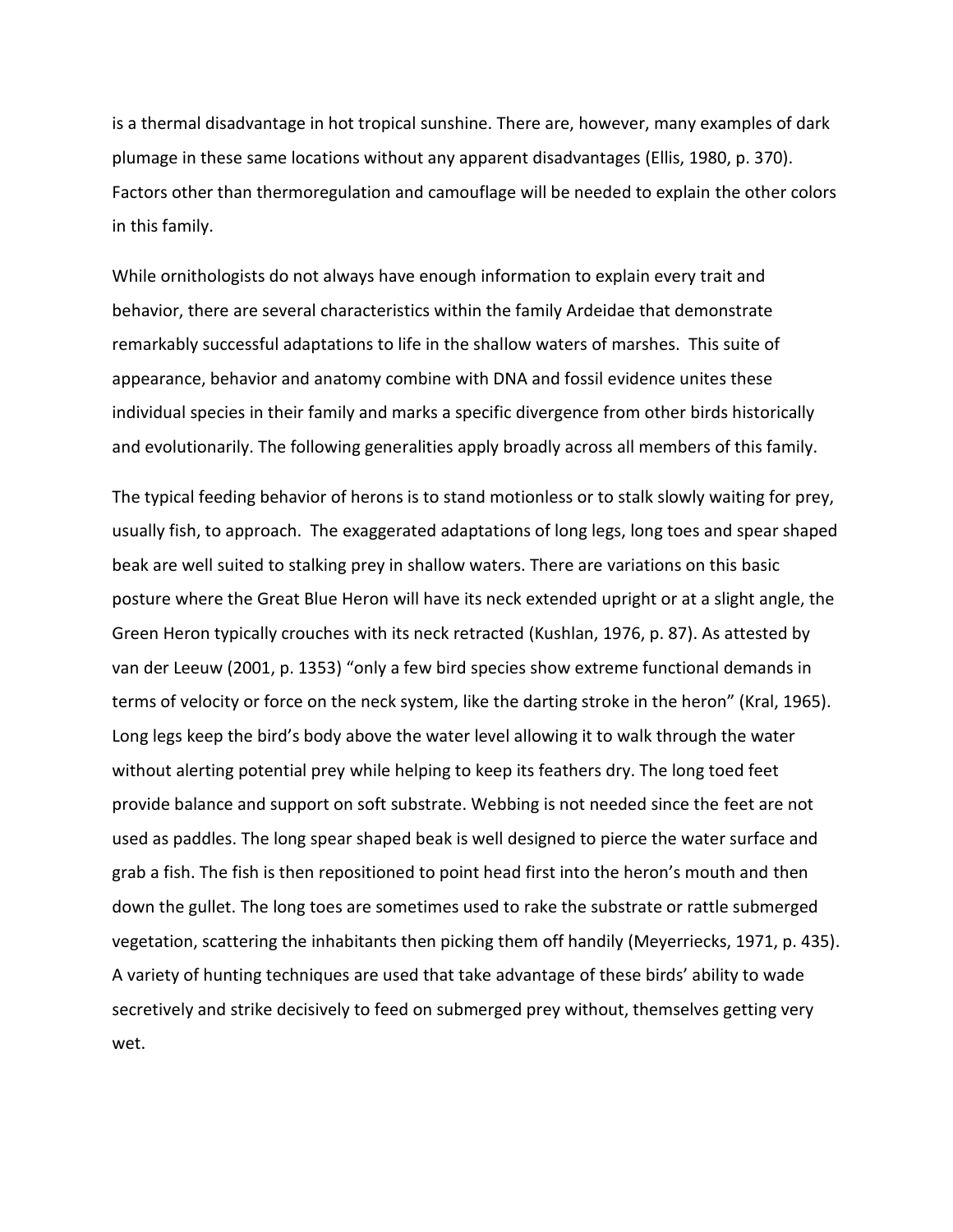Powder-down is usually found on the breast and rump but may be in other places, too. This powder is used for preening feathers (Sibley et al., 2001, p. 170). The texture of this powder down is greasy, not dry and is applied as a waterproofing while preening every feather (Wetmore, 1920). A pectinate claw has a comb-like texture that aids in grooming. Using its pectinate claw a bird runs the powder down along all of its feathers to clean and polish their surfaces (Bock, 1956, p. 6).

The long, curved neck in members of the Ardeidae family is adapted to foraging, especially fishing in shallow waters. The path of the neck bones is even more exaggerated than the outward appearance of the neck. From the head, the spine initially tracks toward the back of the neck but about half way it shifts toward the front of the neck. Unique among vertebrates, the esophagus is temporarily to the back of the spine. At the shoulders the spine and esophagus return to their typical positions. An awkward looking notch is sometimes visible about halfway down the neck where this transition occurs. At the crossover point a particularly elongated vertebra pivots to allow the head to strike quickly at its prey. This feature and its stealthy hunting style make it a formidable predator (Sibley et al., 2001, p. 171).

## Summary

The various physical features mentioned here collectively describe a distinct family of birds that is especially well suited to life in and around marshes. These specialists' adaptations although contributing to their success over many millions of years of Earth's history are also quite restrictive since they do not permit the bird to wander far from its dedicated environment. Understanding these adaptations, their advantages and disadvantages is critical to landscape maintenance and wildlife management.

Globally and nationally roughly 50% of wetlands have been lost to agriculture and development. In Ohio, over 90% of pre-settlement wetlands are gone. Pressure continues to impact wetland quality and quantity everywhere. While there are many other reasons to preserve and restore wetlands, their wildlife value ranks highly. The disappearance of suitable wetland habitat has greatly impacted the populations the Ardeidae. Several species are listed in Ohio as 'endangered', 'threatened', or 'of concern'.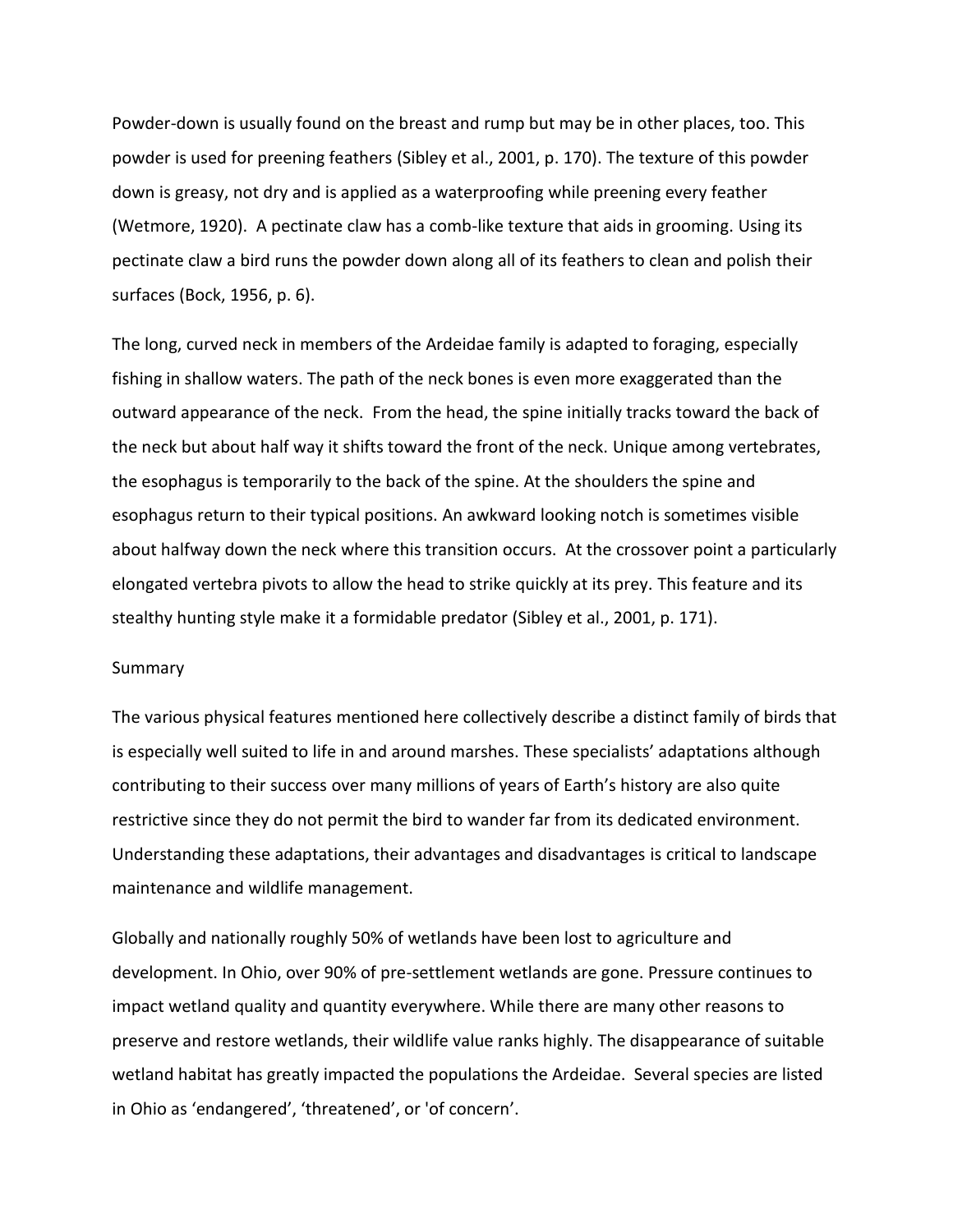The value of rare habitats is better understood when their inhabitants are known to have no other alternatives. As wetlands around the world are threatened and destroyed, these finelytuned wetland hunters are similarly threatened.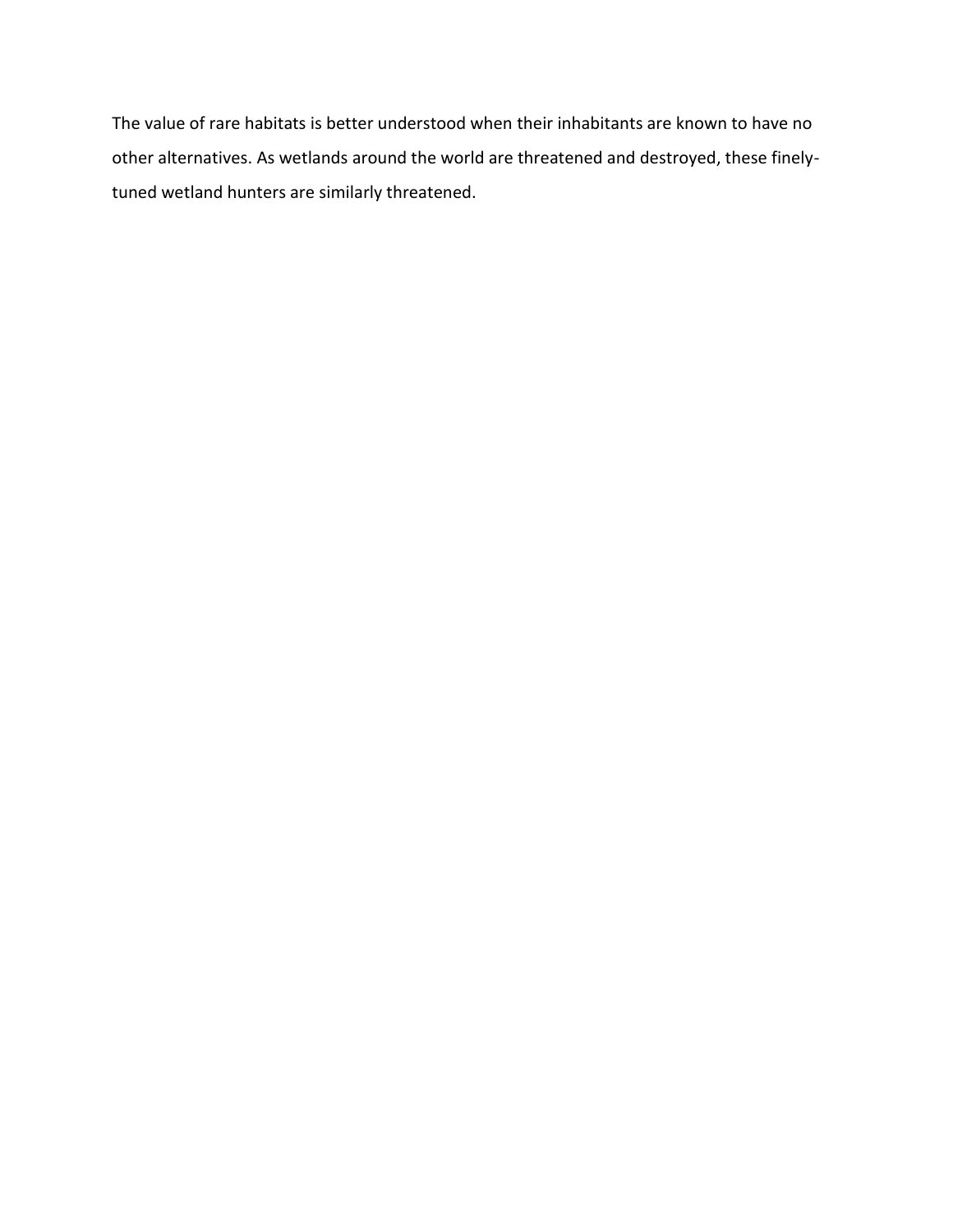## Bibliography

- Bock, W. J. (1956). A generic review of the family Ardeidae (Aves). *American Museum Novitates*, *1779*, 45–49.
- Ellis, H. I. (1980). Metabolism and Solar Radiation in Dark and White Herons in Hot Climates. *Physiological Zoology*, *53*(4), 358–372.
- Hackett, S. J., Kimball, R. T., Reddy, S., Bowie, R. C. K., Braun, E. L., Braun, M. J., Chojnowski, J. L., et al. (2008). A Phylogenomic Study of Birds Reveals Their Evolutionary History. *Science*, *320*(5884), 1763–1768. doi:10.1126/science.1157704

Kushlan, J. A. (1976). Feeding Behavior of North American Herons. *The Auk*, *93*(1), 86–94.

- Meyerriecks, A. J. (1971). Further Observations on Use of the Feet by Foraging Herons. *The Wilson Bulletin*, *83*(4), 435–438.
- Olson, S. L. (1979). Multiple Origins of the Ciconiiformes. *Proceedings of the Colonial Waterbird Group*, *2*, 165–170.
- Sibley, D., Elphick, C., Dunning, J. B., & National Audubon Society. (2001). *The Sibley guide to bird life & behavior*. New York: Alfred A. Knopf.
- van der Leeuw, A. H. J. (2001). Control of the Cranio-Cervical System During Feeding in Birds. *Integrative and Comparative Biology*, *41*(6), 1352–1363. doi:10.1093/icb/41.6.1352
- Wetmore, A. (1920). The Function of Powder Downs in Herons. *The Condor*, *22*(5), 168–170. doi:10.2307/1362391